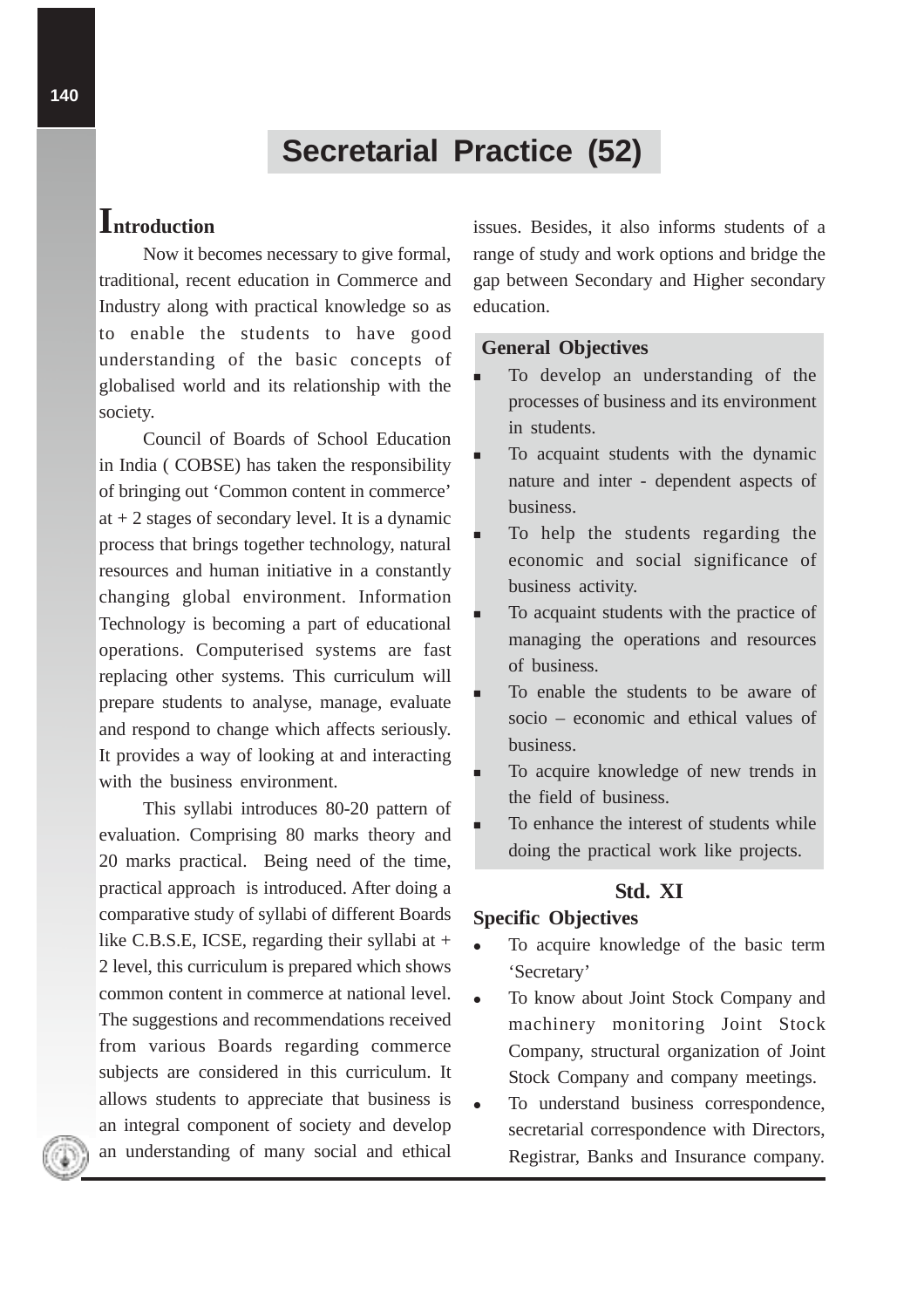## **STD: XI**

#### **UNIT -1 Secretary**

- Meaning, definition and importance.
- Types of secretaries:
	- a) Personal b) Non profit Association c) Co – operative Society d) Joint Stock Company e) Government department (Qualifications, qualities and functions)

#### **UNIT-2 Joint stock company**

- Evolution
- Definition and Features
- Merits and limitations
- Formation of Joint stock Company Stages – Promotion, Incorporation, Capital raising and obtaining Trading Certificate
- Documents related to the Formation of a Joint stock Company – Memorandum of Association, Articles of Association, Prospectus, Statement in lieu of prospectus (Meaning, purpose and contents of each document).

## **UNIT-3 Machinery monitoring Joint stock Company**

- The Central Government's Department of company affairs.
- The Board of Company Law Administration (Company Law Board / National company Law Tribunal )
- Registrar of Companies.
- Advisory Committee.
- Jurisdiction of court (brief outline of the role in monitoring mechanism)

# **UNIT-4 Structural Organization of a Joint stock company**

- Shareholders Acquisition of membership, rights and termination.
- Board of Directors Qualifications, appointment, Powers, duties.
- Managing Director Qualifications, appointment, powers, duties and remuneration.
- Auditor Meaning, functions, rights, appointment, remuneration and removal.
- Company Secretary Appointment, rights and responsibilities, remuneration.

### **UNIT - 5 Company Meetings**

- Provisions for convening and conducting a valid meeting.
- Provisions related to Notice, Agenda, Quorum, Proxy, Voting, Motions, Amendments, Resolutions, Minutes.
- Types of Meetings Statutory Meeting, Annual General Meeting, Extra – Ordinary General Meeting, Meetings of Board of directors.
- Role of a Company secretary relating to Meetings.

## **UNIT - 6 Business Correspondence**

- Basic principles of Business correspondence.
- Importance
- Layout of a Business Letter
- Essentials of a good business letter
- Physical appearance of business letter
- Precaution to be taken while writing business letters

#### **UNIT-7 Secretarial correspondence**

#### **7.1 Correspondence with Directors**

- Notice of Meeting with agenda
- Sending a brief report to directors who were absent for meeting
- Reminding the directors about the provision regarding absenteeism of consecutive meetings
- Requesting a director to be present at a meeting as an expert
- Removal of a director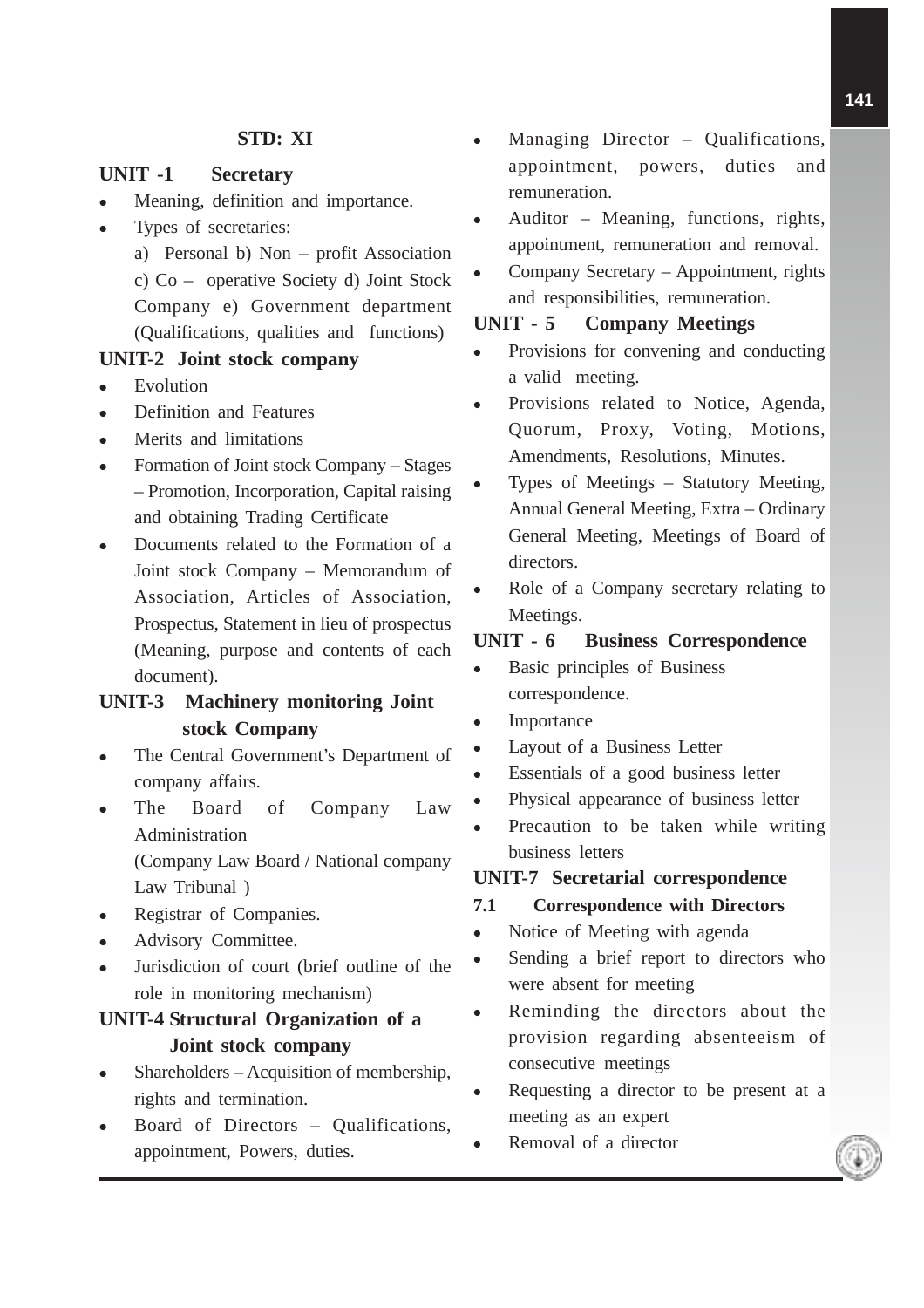# **7.2 Correspondence with Registrar of Companies**

- Filing Statutory Report
- Filing Annual Report
- Extension of time for holding Annual General Meeting
- Filing special resolution with Registrar of companies
- Alteration in clauses of Memorandum of Association and Articles of Association

## **7.3 Correspondence with Banks**

- Opening of an Account
- Stop payment
- Issue of a Letter of Credit
- **7.4 Correspondence with Insurance Companies**
- Enquiry about various policies regarding fire & marine Insurance.
- Asking for fire and marine policies.
- Informing insurance company about damage of goods by fire/marine loss
- Settlement of claim

# **Std. XI PROJECT WORK**

- 1) Interview of a personal secretary working with Doctor or any Professional.
- 2) Report of a social organization like Lions Club, Rotary Club, Mahila Bachat gat etc.
- 3) Informative report of a non profit association – Hospital, Public Library, Sports club, Cultural Association etc.
- 4) Visit report: Auditor's office.
- 5) Informative report about the office work done by using computer.
- 6) Interview of a promoter, Large scale businessman.
- 7) Documents presentation: Memorandum of

Association, Articles of Association.

- 8) Interview of a Secretary- Company/Other institutes.
- 9) Insurance proposals Fire insurance, Marine insurance
- 10) Informative report of education loans given by banks.
- 11) Visit to the bank to open an Account
- 12) Prepare proformas Notice, Agenda, Resolution etc.
- 13) Report on visit to local co-operative organasation
- 14) Report on company visit.

#### **Note :**

The above list of projects is given only as guidelines. Being creative and innovative, students may select any topic for project related to the syllabus.

## **Std. XII**

#### **Specific Objectives**

- To acquire the knowledge of business finance, sources of business finance.
- To understand the role of secretary in the capital formation.
- To know about the declaration and payment of dividend.
- To acquire the knowledge of correspondence of a company secretary with members, debenture holders and depositors.
- To give the information about financial markets.

## **UNIT 1 Business Finance**

- Business Finance Meaning, role, objectives of financial management.
- Financial planning Meaning and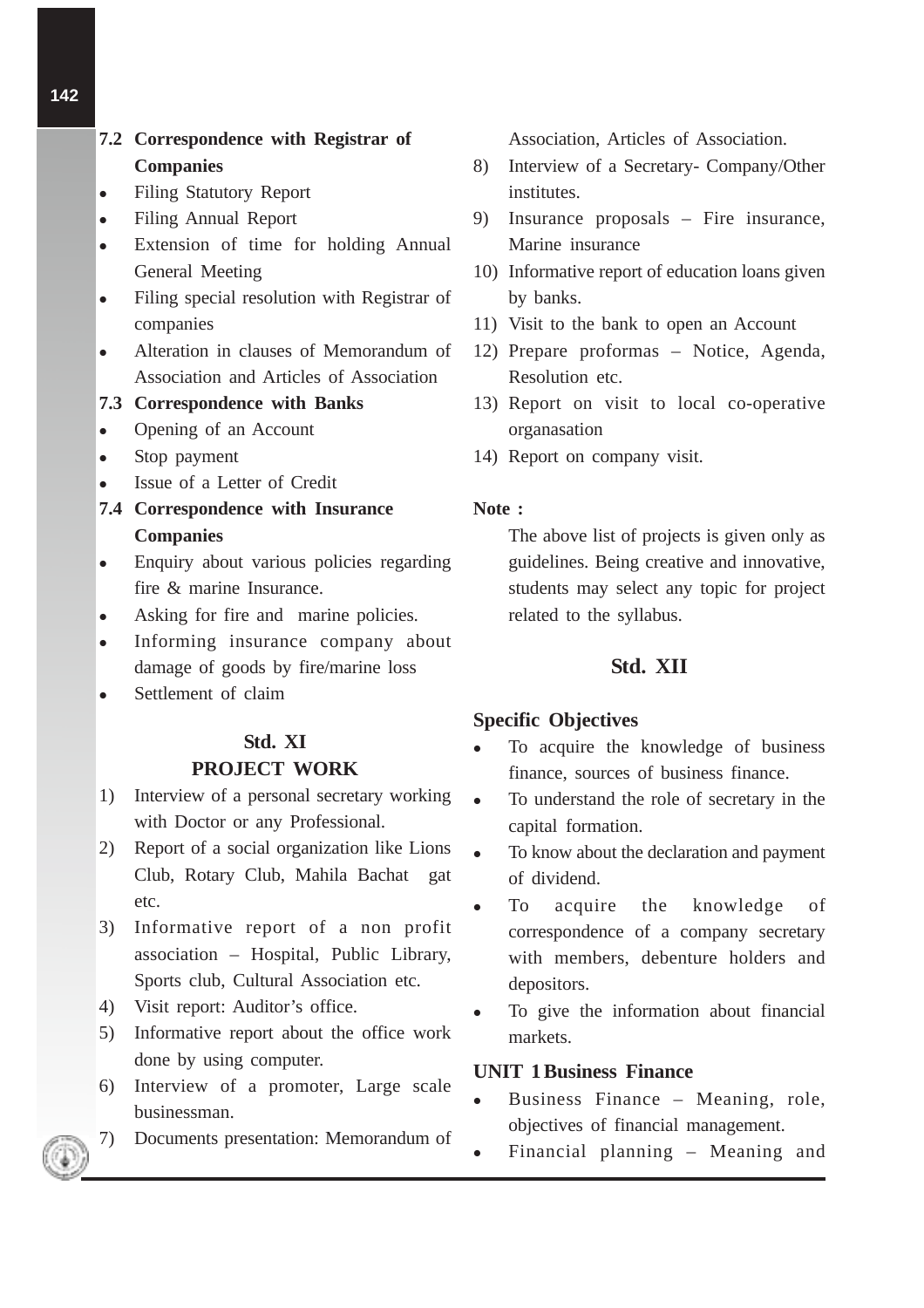importance.

- Capital structure Meaning and factors.
- Fixed and working capital Meaning and factors affecting their requirements.

#### **UNIT-2 Sources of Business Finance**

- Nature and significance: Financial requirements and sources.
- Methods of raising finance Equity and preference shares
	- Debentures and Bonds
	- Retained profits
	- Public deposits
	- Loan from commercial banks
	- Loan from financial institutions
	- Trade credit
	- Discounting of bills of Exchange
	- Global Depository Receipt, American Depository Receipt

## **UNIT-3 Role of a Secretary in the Capital Formation Part I**

- Meaning of issue of shares at par, premium and discount, at bid price
- Meaning of Initial public offer.
- Meaning of bonus issue
- Meaning of rights issue
- Meaning of Employee stock option scheme
- Meaning of private placement.
- Issue of shares procedure
- Allotment Meaning, conditions for valid allotment, procedure
- Transfer and Transmission of shares Meaning, provisions, procedure, difference.
- Issue of share certificate and share warrant – Meaning, provisions, procedure, difference.

# **UNIT-4 Role of a Secretary in the Capital Formation Part II**

 Issue of debentures – procedure, conversion and redemption of debentures

- Deposits invitation, acceptance, renewal, repayment, default and remedies
- Depositories and dematerialization of securities – meaning, importance, procedure, secretarial duties in issuing securities in dematerialized form

# **UNIT-5 Declaration and payment of dividend**

- Meaning
- Provisions related to ascertainment of dividend, declaration of dividend and payment of dividend.
- Procedure of payment of dividend.
- Provisions regarding unpaid / unclaimed dividend
- Interim and final dividend Meaning and difference

# **UNIT-6 Correspondence of company secretary with members, debenture holders and depositors**

- Allotment of shares
- Regret letter
- Lodgement notice
- Approval / Refusal of Transfer of shares
- Issue of bonus shares
- Distribution of dividend notice
- Allotment of debentures
- Redemption of debentures
- Conversion of debentures into shares
- Payment of interest on debentures
- Letter thanking the investor for deposits
- Payment of interest (Basic information of TDS to be given)
- Renewal of deposits
- Repayment of deposits

#### **UNIT -7 Financial markets**

- Concept of Financial market
- Money market nature, instruments.